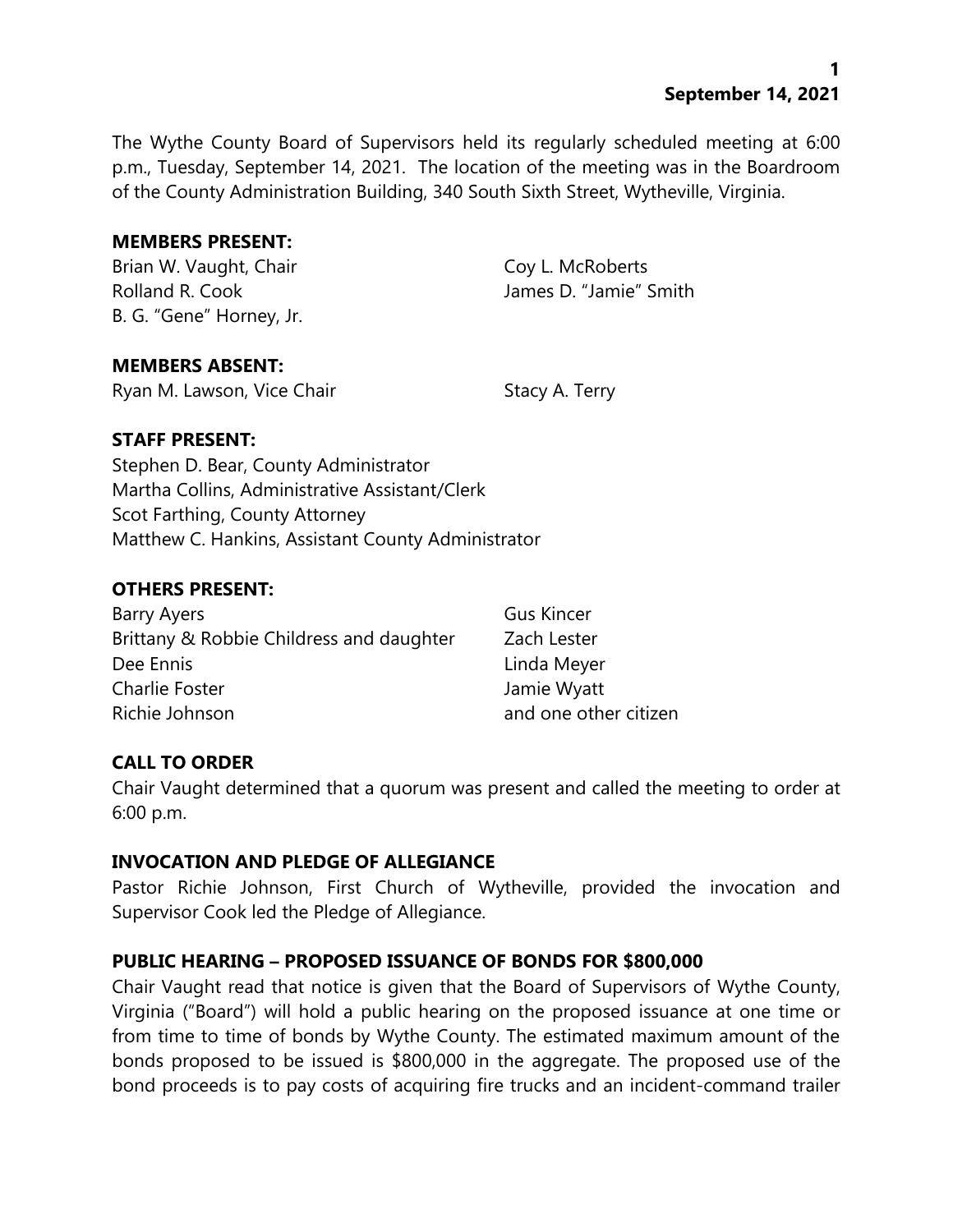and to pay costs of issuing the bonds. The public hearing, which may be continued or adjourned, and at which persons may appear and present their views on the proposed bond issue, will be held at 6:00 p.m., or as soon thereafter as the matter may be heard, on September 14, 2021, before the Board in the Boardroom of the County Administration Building, located at 340 South Sixth Street in Wytheville, Virginia.

Chair Vaught hearing no comments from citizens, closed the public hearing.

Mr. Bear explained that the \$800,000 will be used for the purchase of three fire trucks and an incident-command vehicle. He said that bids were solicited and that BB&T/Truist was the low bidder at a rate of 1.44%.

Supervisor Cook made a motion, seconded by Supervisor Horney, to approve the resolution authorizing the issuance and sale of General Obligation Bond of Wythe County in a principal amount not to exceed \$800,000 and the execution and delivery of certain bond documents associated with the issuance.

The roll call vote on the motion was as follows:

| AYES:   | Brian W. Vaught<br>Rolland R. Cook<br>James D. "Jamie" Smith | Coy L. McRoberts<br>B. G. "Gene" Horney, Jr. |
|---------|--------------------------------------------------------------|----------------------------------------------|
| NAYS:   | <b>None</b>                                                  |                                              |
| ABSENT: | Ryan M. Lawson                                               | Stacy A. Terry                               |

### **CITIZENS' TIME**

Chair Vaught inquired if anyone present wished to address the Board.

1. School Mandates – Mr. Zach Lester appeared before the Board and stated "Good evening everybody. I am Zach Lester and I've got a packet of papers for everybody. It's got a little bit of information and a little notice as well. I did the same thing at the School Board last week at the School Board meeting. And next week I'm hoping to do the same thing at the Health Department. So, I'm just going to read this first sheet, then the rest of the packet is just going to be stuff for you all to go through over the next week or so. It's going to have links to a bunch of different stuff; a bunch of different doctors. I think there's over 30 studies by the NIH and the CDC denouncing masks. The ultimate goal is to get the option of masks in school given so that we can get our kids out of the masks.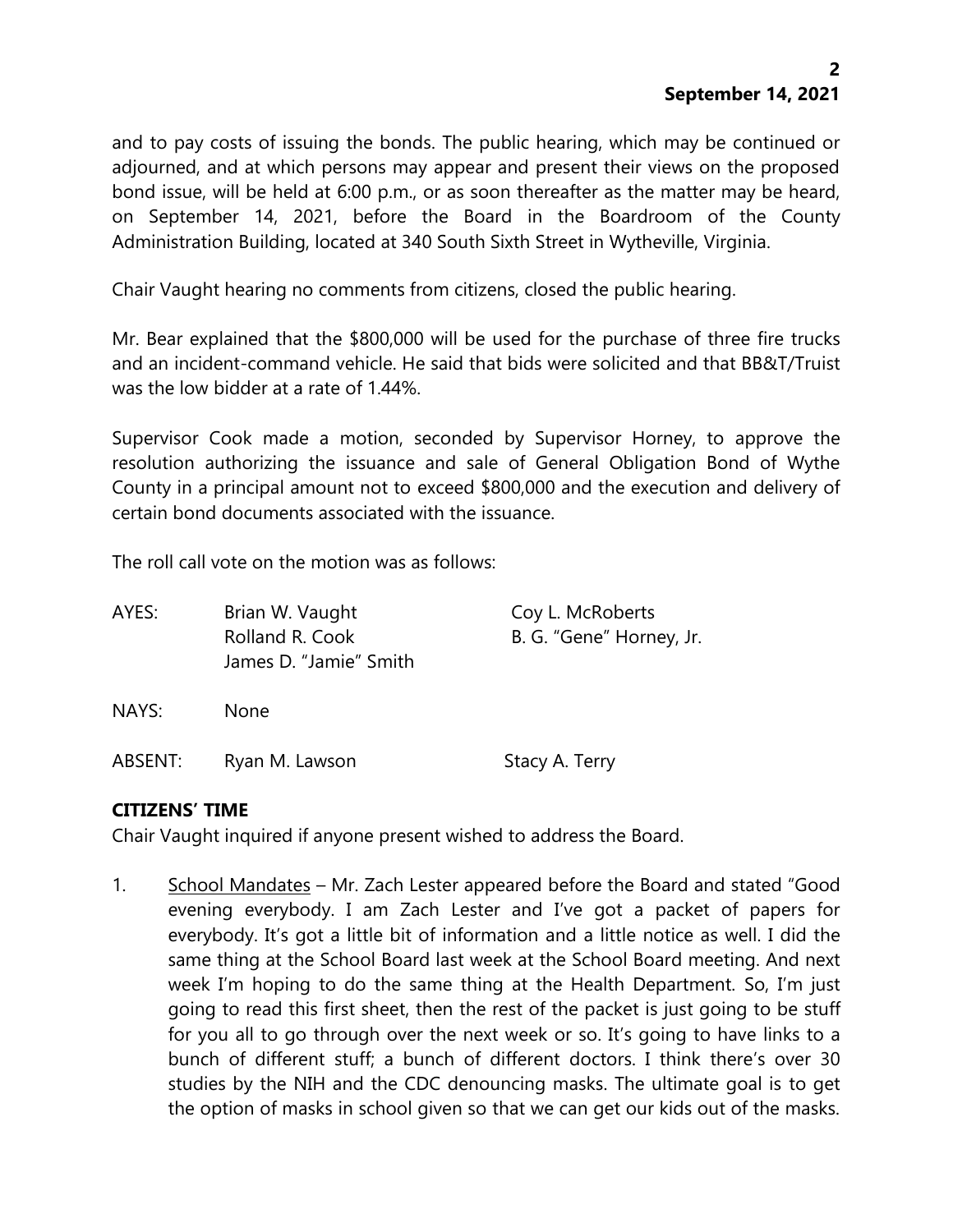We're offering some ways to get them out with an upgrade of an HVAC system and iWave Air. I have everything credentialed professionals going over all the information; it's not of my opinion; this is all facts cited and researched. So I'm just going to read this real quick 'Dear Everybody, under the Virginia Freedom of Information Act 2.2-3700 – 2.2-3714 and the Virginia Public Records Act 42.1-86 Essential Public Records, I am requesting an opportunity to inspect or obtain copies of public records that describe documentary evidence of the specific contagious disease that the Department of Health claims to exist, documentary evidence including evidence demonstrating by modern scientific standards, that this disease has been isolated and purified and not extrapolated from any computer or mathematical model. Documentary evidence that such disease is, in fact, contagious and has been proven by modern scientific standards to be contagious between people, quantitative and comprehensive report of all physicians' affidavits having been filed with the local Health Officer diagnosing people with having such contagious disease. All records demonstrating that the local Public Health Officer has petitioned the court, has obtained a court order based upon such physicians' affidavits imposing health control measures such as isolation and quarantine and describing which people or groups of people the order is imposed upon. If there are any fees for searching or copying these records, please inform me if the cost will exceed \$20.00. However, I would also like to request a waiver of all fees in that the disclosure of the requested information is in the public interest and will contribute significantly to the public'<sup>s</sup> understanding of basic human rights. This information is not being sought for commercial purposes. The law requires that you respond to and fulfill this request as promptly as possible. If you expect a significant delay in responding to and fulfilling this request, please contact me with information of when I might expect copies or the ability to inspect the requested records. If you deny any or all of this request, please cite each specific exemption you feel justifies your refusal to release information and notify me of the field procedures available to me under the law. Thank you for considering my request. It's got all my information, email, phone number, my address. It's all listed there. Everybody take a copy; go over it over the next week. I'd love to hear from you about your opinions. I kind of know where everybody stands on this. The biggest thing is that we have to push the Health Department to take away the restriction of locking our children in masks for eight hours a day. There're doctors all over the world that are saying this is really really bad for their neurological development and for their physiological health and all kinds of stuff. We just need to look at the science, not the political agenda, and try to do what's right for our kids. I think everything should be an option. The vaccine should be an option. Masks should be an option. We should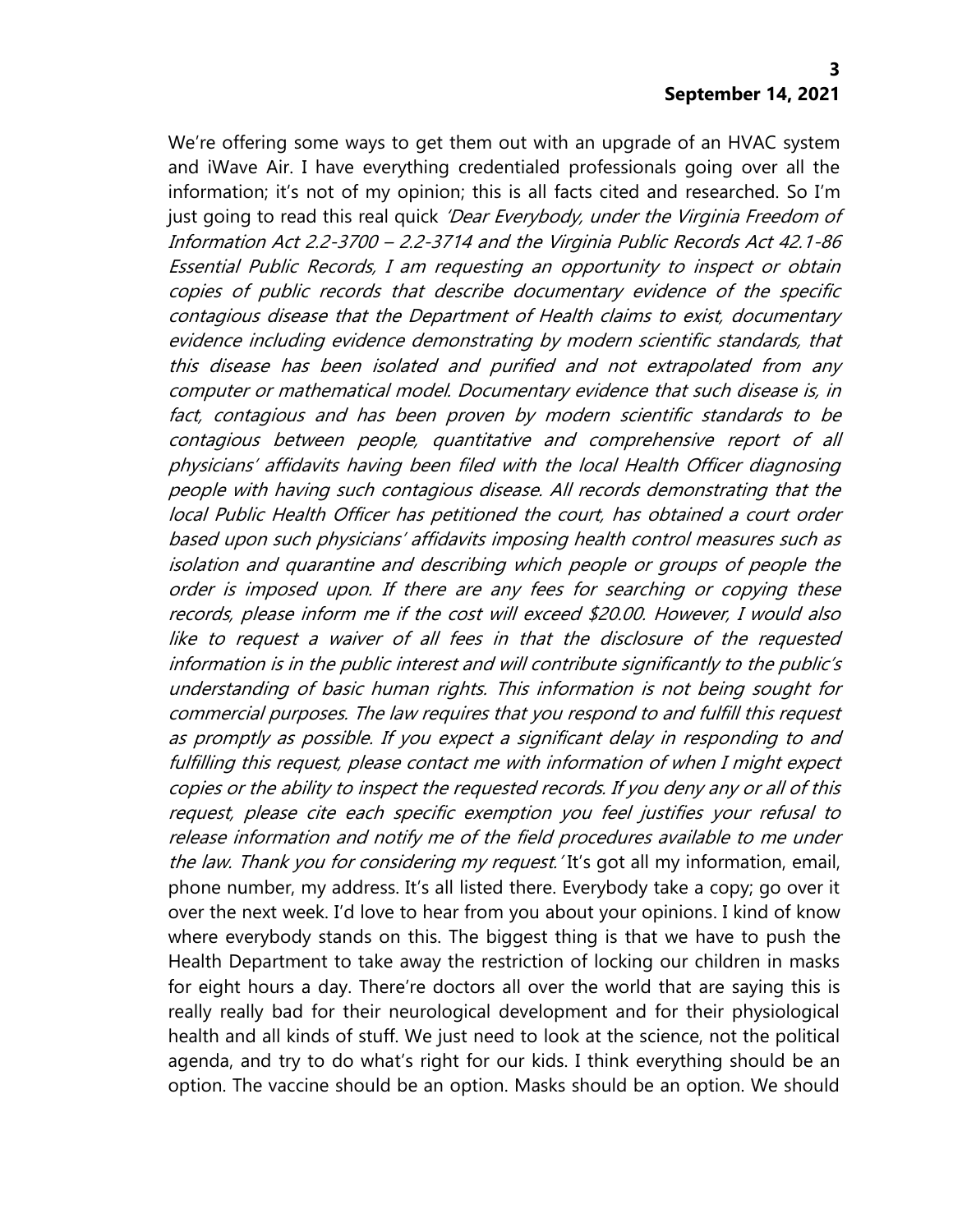all have that option. This is America. So, I would just like for you all to stand behind us as we're going to the Health Department to try to make some stuff happen. Thank you all for everything you do. I do appreciate it."

- 2. Wythe County Public Schools Ms. Linda Meyer appeared before the Board and stated "Good evening, gentlemen. As you know, I had interest in some very smutty books that are in our school system, and I went to the School Board meeting last week and I asked them if they had looked at the books and what was their determination. And they acquiesced to Mr. Jefferies and they told me that I had to file a KLB-E form with the information on it. Okay. So, what I have done, I got the form, I printed it off with the information. I've also attached a copy of the list of the books in the Wythe County School System and the other, all 44 books, that we are opposed to having here in our system. So, I'd like to give these to you and I hope that you will take them, fill it out, mail it back. The address is on the back, and so on. We will be doing a petition campaign through all the PTAs and the churches and so on and so forth in Wythe County, and private individuals and hopefully we can have these pornographic books taken out of our school system."
- 3. Cigarette Tax Ms. Linda Meyer appeared before the Board and stated "The other thing was, what's cooking with the tobacco, the cigarette tax? I heard the other day that it's up to \$4.00 a carton in addition to it's current and that you guys had approved – I went back through the agendas and I couldn't find anything concerning the cigarette tax. There are several counties that are not in favor of this tax. I'm not in favor of people smoking, but to add an additional \$4.00 per carton tax on them, is it really worth it, and so on. It's kind of an unfortunate thing. So, I wish you'd think about that again and get to the Commission concerning the cigarette tax that they want to impose. Thank you."

With no one else signed up to speak, Chair Vaught closed Citizens' Time.

### **PAYMENT OF COUNTY INVOICES**

Supervisor McRoberts made a motion to pay the invoices for approval on September 14, 2021, for the various departments of County government. The invoices were paid on General Warrants 30110471-30110580, and three wire transfers, as follows:

# **EXPENDITURES BY DEPARTMENT BOARD OF SUPERVISORS September 14, 2021**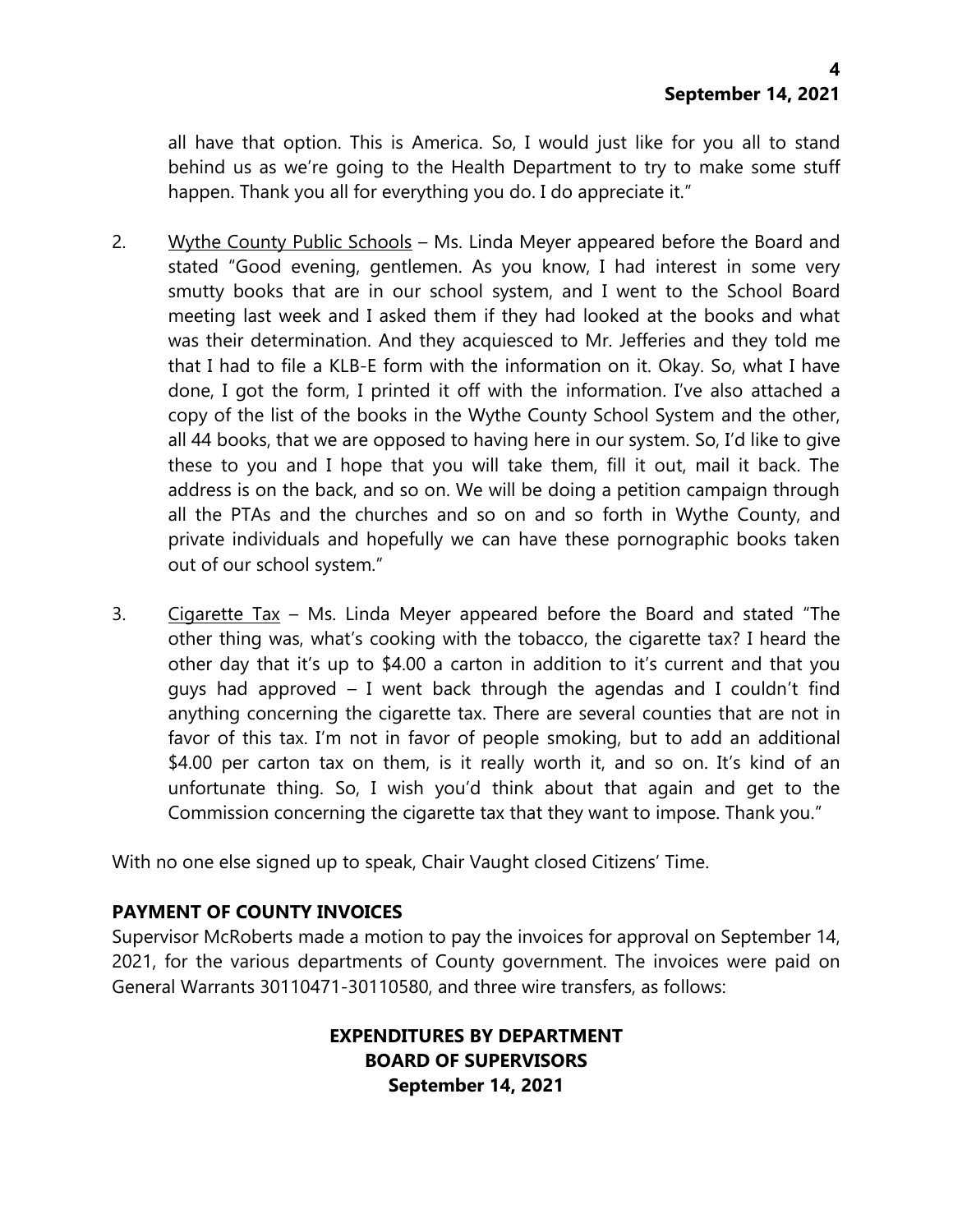| <b>CHECK#</b> | <b>ISSUE DATE</b>                    | <b>VENDOR</b>                    |               | <b>AMOUNT</b> |
|---------------|--------------------------------------|----------------------------------|---------------|---------------|
| 30110471      | 09/01/2021                           | <b>APPALACHIAN POWER</b>         | \$            | 1,905.58      |
| 30110472      | 09/01/2021                           | <b>CENTURYLINK</b>               |               | 51.87         |
| 30110473      | 09/01/2021                           | <b>CENTURYLINK</b>               |               | 52.76         |
| 30110474      | 09/01/2021                           | <b>CENTURYLINK</b>               |               | 124.03        |
| 30110475      | 09/01/2021                           | <b>CENTURYLINK</b>               |               | 125.58        |
| 30110476      | 09/01/2021                           | <b>CENTURYLINK</b>               |               | 146.97        |
| 30110477      | 09/01/2021                           | <b>CENTURYLINK</b>               |               | 248.78        |
| 30110478      | 09/01/2021                           | <b>CENTURYLINK</b>               |               | 3,548.05      |
| 30110479      | 09/01/2021                           | <b>CENTURYLINK</b>               |               | 4,970.42      |
| 30110480      | 09/01/2021                           | <b>CITIZENS TELEPHONE COOP</b>   |               | 979.95        |
| 30110481      | 09/01/2021                           | TOWN OF RURAL RETREAT 1,369.91   |               | 1,369.91      |
| 30110482      | 09/01/2021                           | <b>US CELLULAR</b>               |               | 1,229.52      |
| 30110483      | 09/01/2021                           | WYTHE CO WATER & WASTEWAT        |               | 305.84        |
|               | <b>TOTAL EXPENDITURES 09/01/2021</b> |                                  |               | \$15,059.26   |
|               |                                      |                                  |               |               |
| <b>CHECK#</b> | <b>ISSUE DATE VENDOR</b>             |                                  |               | <b>AMOUNT</b> |
| (wire)        | 09/10/2021                           | <b>VIRGINIA RESOURCES AUTHOR</b> | $\mathsf{\$}$ | 34,246.78     |
| (wire)        | 09/10/2021                           | <b>VIRGINIA RESOURCES AUTHOR</b> |               | 57,516.49     |
|               | <b>TOTAL EXPENDITURES 09/10/2021</b> |                                  |               | \$91,763.27   |
|               |                                      |                                  |               |               |
| <b>CHECK#</b> | <b>ISSUE DATE</b>                    | <b>VENDOR</b>                    |               | <b>AMOUNT</b> |
| (wire)        | 09/14/2021                           | <b>SUNTRUST</b>                  | \$            | 36,881.92     |
| 30110484      | 09/14/2021                           | ALPHA & OMEGA REPAR SERVI        |               | 695.91        |
| 30110485      | 09/14/2021                           | <b>AMAZON</b>                    |               | 1,765.51      |
| 30110486      | 09/14/2021                           | <b>APPALACHIAN POWER</b>         |               | 25,878.01     |
| 30110487      | 09/14/2021                           | ARROWHEAD SCIENTIFIC, INC        |               | 97.55         |
| 30110488      | 09/14/2021                           | <b>ATMOS ENERGY</b>              |               | 11.63         |
| 30110489      | 09/14/2021                           | <b>BINGHAM ARBITRAGE REBATE</b>  |               | 1,200.00      |
| 30110490      | 09/14/2021                           | BLUE RIDGE ANALYTICAL, LL        |               | 2,059.00      |
| 30110491      | 09/14/2021                           | <b>BOGGS MUNICIPAL SERVICES</b>  |               | 380.00        |
| 30110492      | 09/14/2021                           | <b>BUSINESS CARD</b>             |               | 3,608.64      |
| 30110493      | 09/14/2021                           | C W WARTHEN                      |               | 447.29        |
| 30110494      | 09/14/2021                           | <b>CAVALIER SUPPLY CO</b>        |               | 234.45        |
| 30110495      | 09/14/2021                           | <b>CENTURYLINK</b>               |               | 68.14         |
| 30110496      | 09/14/2021                           | <b>CITIZENS TELEPHONE COOP</b>   |               | 155.80        |
| 30110497      | 09/14/2021                           | <b>CLECO CORPORATION</b>         |               | 2,900.00      |
| 30110498      | 09/14/2021                           | <b>COMMONWEALTH DOCUMENT MGT</b> |               | 373.80        |
| 30110499      | 09/14/2021                           | COMMUNITY ANIMAL CLINIC I        |               | 99.65         |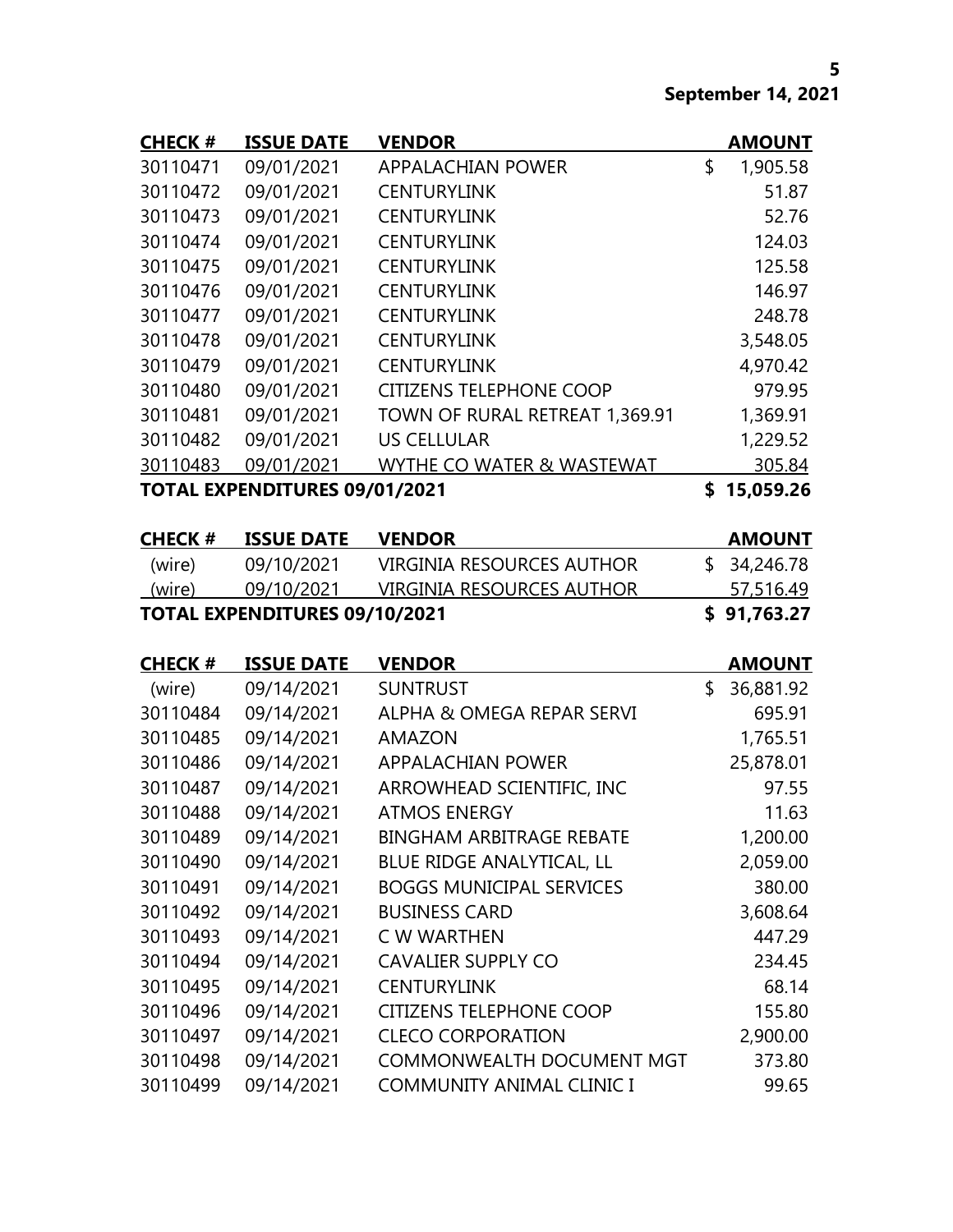| 30110500 | 09/14/2021 | <b>CREATIVE 7 CONCEPTS</b>     | 76.92      |
|----------|------------|--------------------------------|------------|
| 30110501 | 09/14/2021 | CSG SYSTEMS, INC               | 1,729.55   |
| 30110502 | 09/14/2021 | <b>CW WARTHEN</b>              | 492.55     |
| 30110503 | 09/14/2021 | TREASURER OF VIRGINIA          | 2,353.00   |
| 30110504 | 09/14/2021 | <b>TREASURER OF VIRGINIA</b>   | 11,882.00  |
| 30110505 | 09/14/2021 | DEPT OF MOTOR VEHICLES         | 4,500.00   |
| 30110506 | 09/14/2021 | <b>E.C. PACE COMPANY</b>       | 302,489.42 |
| 30110507 | 09/14/2021 | <b>ENTERPRISE FM TRUST</b>     | 6,405.85   |
| 30110508 | 09/14/2021 | <b>FERGUSON ENTERPRISES #5</b> | 1,122.08   |
| 30110509 | 09/14/2021 | FIRE SAFETY PRODUCTS           | 140.00     |
| 30110510 | 09/14/2021 | FN WHOLESALE LIGHTING & S      | 139.00     |
| 30110511 | 09/14/2021 | <b>GENUINE PARTS COMPANY</b>   | 48.74      |
| 30110512 | 09/14/2021 | HARPO'S HARDWARE & BLDG S      | 357.64     |
| 30110513 | 09/14/2021 | HICOK, BROWN & COMPANY, I      | 1,350.00   |
| 30110514 | 09/14/2021 | HOME DEPOT PRO                 | 1,208.52   |
| 30110515 | 09/14/2021 | <b>HUFF FORD</b>               | 1,991.88   |
| 30110516 | 09/14/2021 | <b>KING-MOORE INC</b>          | 1,040.00   |
| 30110517 | 09/14/2021 | <b>LANE GROUP</b>              | 6,525.00   |
| 30110518 | 09/14/2021 | LEAD MINES RESCUE SQUAD        | 3,468.09   |
| 30110519 | 09/14/2021 | LEXISNEXIS                     | 724.00     |
| 30110520 | 09/14/2021 | LOWE'S                         | 957.81     |
| 30110521 | 09/14/2021 | MANSFIELD OIL CO               | 16,515.22  |
| 30110522 | 09/14/2021 | MATTHEW BENDER & CO INC        | 313.25     |
| 30110523 | 09/14/2021 | <b>MEADE TRACTOR</b>           | 601.17     |
| 30110524 | 09/14/2021 | <b>MEREDITH'S GARAGE</b>       | 103.00     |
| 30110525 | 09/14/2021 | MEREDITH, DAVID M              | 90.00      |
| 30110526 | 09/14/2021 | <b>MONTY L HENRY</b>           | 1,726.00   |
| 30110527 | 09/14/2021 | MOUNT ROGERS COMMUNITY SE      | 41,087.25  |
| 30110528 | 09/14/2021 | MUSSER, JEREMIAH               | 1,268.92   |
| 30110529 | 09/14/2021 | QUADIENT FINANCE USA, INC      | 862.33     |
| 30110530 | 09/14/2021 | NEW RIVER VALLEY JUVENILE      | 7,750.00   |
| 30110531 | 09/14/2021 | NEW RIVER VALEY RESTAURA       | 483.94     |
| 30110532 | 09/14/2021 | OFFICE OF THE CHIEF MEDIC      | 40.00      |
| 30110533 | 09/14/2021 | <b>ANN WYNN</b>                | 9.96       |
| 30110534 | 09/14/2021 | <b>ANTHONY BOOTH</b>           | 20.00      |
| 30110535 | 09/14/2021 | <b>DALTON ROSE</b>             | 62.99      |
| 30110536 | 09/14/2021 | <b>DALTON ROSE</b>             | 102.18     |
| 30110537 | 09/14/2021 | <b>DALTON ROSE</b>             | 136.41     |
| 30110538 | 09/14/2021 | <b>DIANE PARKS</b>             | 50.00      |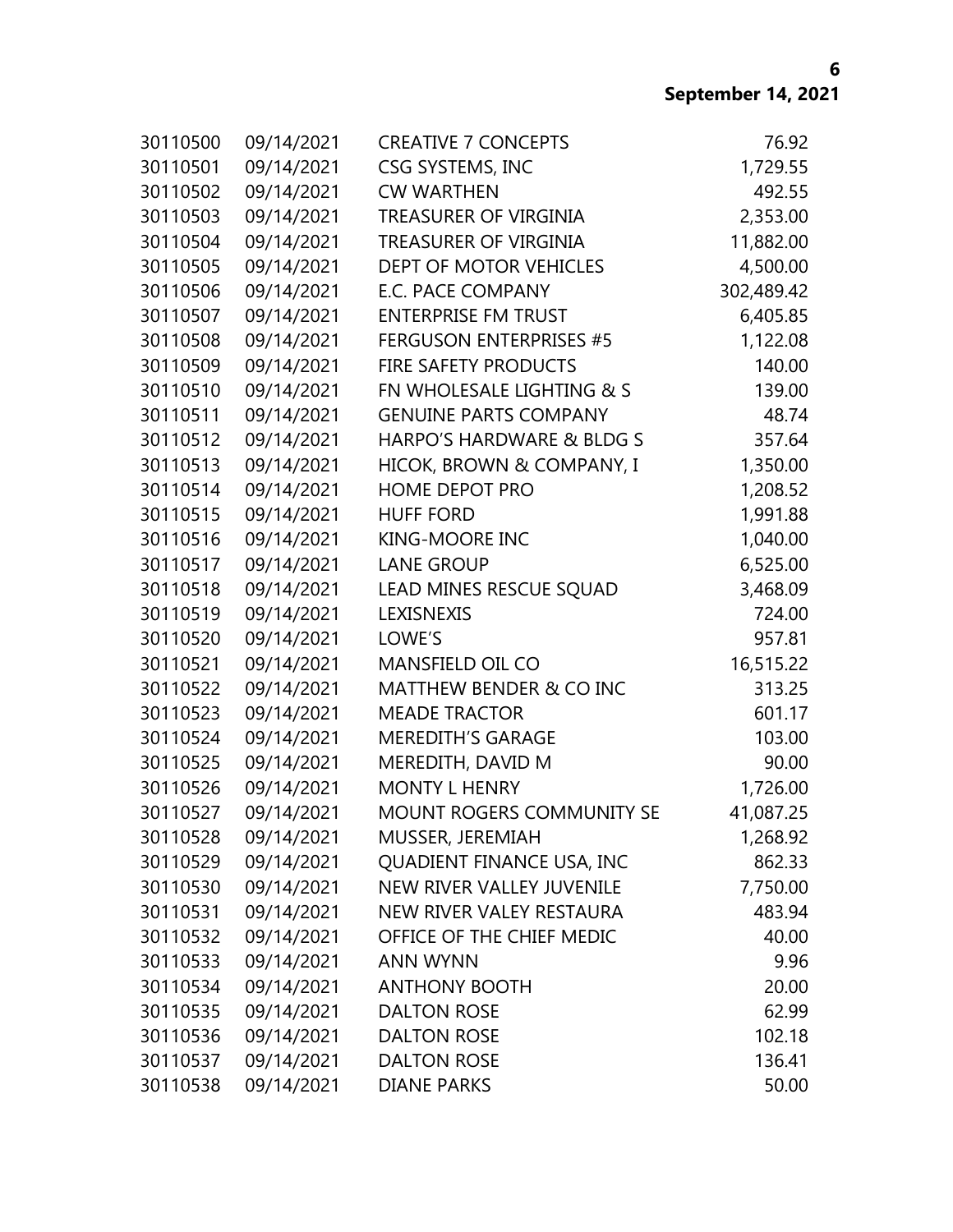| 30110539 | 09/14/2021 | <b>ETHAN ATWELL</b>                  | 122.03    |
|----------|------------|--------------------------------------|-----------|
| 30110540 | 09/14/2021 | <b>ETHAN ATWELL</b>                  | 123.30    |
| 30110541 | 09/14/2021 | <b>ETHAN ATWELL</b>                  | 666.80    |
| 30110542 | 09/14/2021 | <b>FRANK ATWELL</b>                  | 94.17     |
| 30110543 | 09/14/2021 | <b>FRANK EVAN ATWELL</b>             | 108.23    |
| 30110544 | 09/14/2021 | <b>FRANK EVAN ATWELL</b>             | 509.41    |
| 30110545 | 09/14/2021 | <b>JOSH CARTER</b>                   | 58.00     |
| 30110546 | 09/14/2021 | <b>KATHERINE ORANGE</b>              | 53.00     |
| 30110547 | 09/14/2021 | <b>PATRICK NICOLA</b>                | 75.00     |
| 30110548 | 09/14/2021 | <b>WILLIAM KYLE COUNTS</b>           | 73.33     |
| 30110549 | 09/14/2021 | <b>WILLIAM KYLE COUNTS</b>           | 81.74     |
| 30110550 | 09/14/2021 | <b>PAPER CLIP</b>                    | 1,071.72  |
| 30110551 | 09/14/2021 | PROFESSIONAL COMMUNICATIO            | 9,030.00  |
| 30110552 | 09/14/2021 | PROTECT YOUTH SPORTS                 | 155.95    |
| 30110553 | 09/14/2021 | <b>R&amp;R ENTERPRISES INC</b>       | 225.00    |
| 30110554 | 09/14/2021 | ROANOKE PUMP SALES & SERV            | 651.48    |
| 30110555 | 09/14/2021 | S & W FERTILIZER CO.                 | 90.00     |
| 30110556 | 09/14/2021 | <b>SALEM STONE</b>                   | 141.94    |
| 30110557 | 09/14/2021 | <b>SALTUS TECHNOLOGIES LLC</b>       | 3,212.50  |
| 30110558 | 09/14/2021 | SOUTHERN REFRIGERATION CO            | 53.53     |
| 30110559 | 09/14/2021 | <b>SUR-TECH INC</b>                  | 2,963.00  |
| 30110560 | 09/14/2021 | <b>TACS</b>                          | 638.57    |
| 30110561 | 09/14/2021 | <b>THOMPSON TIRE</b>                 | 2,876.37  |
| 30110562 | 09/14/2021 | THREE RIVERS MEDIA CORP              | 330.00    |
| 30110563 | 09/14/2021 | <b>TRACTOR SUPPLY COMPANY</b>        | 31.97     |
| 30110564 | 09/14/2021 | <b>TRANSUNION RISK &amp; ALTERNA</b> | 75.00     |
| 30110565 | 09/14/2021 | TRI-CITIES / SOUTHWEST RE            | 2,236.53  |
| 30110566 | 09/14/2021 | <b>USA BLUE BOOK</b>                 | 1,813.24  |
| 30110567 | 09/14/2021 | <b>V&amp;M RECYCLING</b>             | 73,103.37 |
| 30110568 | 09/14/2021 | <b>VIRGINIA BUSINESS SYST</b>        | 200.10    |
| 30110569 | 09/14/2021 | <b>VIRGINIA BUSINESS SYSTEMS</b>     | 504.85    |
| 30110570 | 09/14/2021 | <b>VITA</b>                          | 147.35    |
| 30110571 | 09/14/2021 | <b>VITA</b>                          | 147.35    |
| 30110572 | 09/14/2021 | <b>VITA</b>                          | 201.36    |
| 30110573 | 09/14/2021 | WAMPLER EANES APPRAISAL G            | 23,170.50 |
| 30110574 | 09/14/2021 | WILLIAMS, KEVIN                      | 144.33    |
| 30110575 | 09/14/2021 | <b>WILSON BAIT &amp; TACKLE INC</b>  | 132.60    |
| 30110576 | 09/14/2021 | WYTHE CO WATER & WASTEWAT            | 30.05     |
| 30110577 | 09/14/2021 | WYTHE TIRE AND MUFFLER               | 435.97    |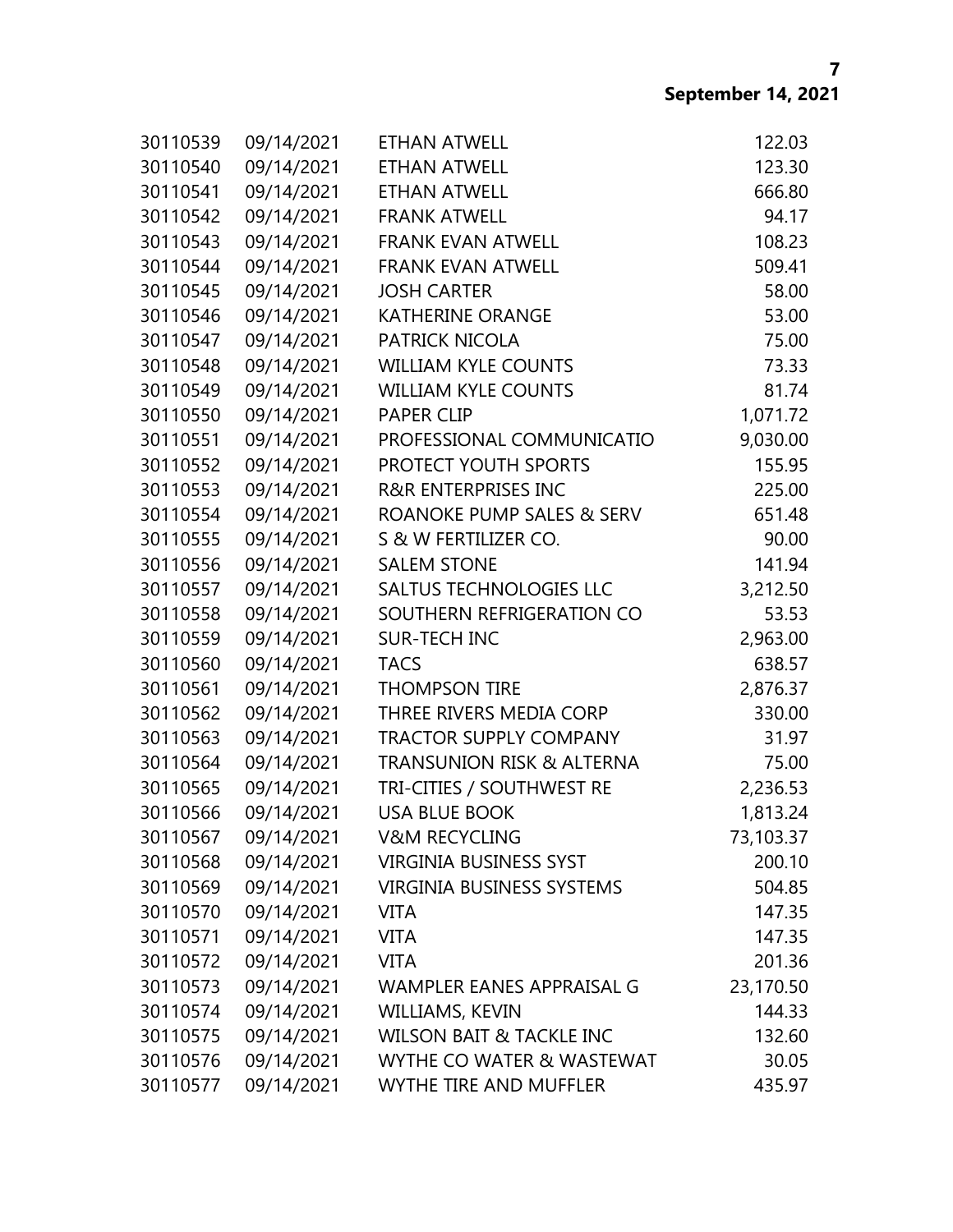| <b>TOTAL EXPENDITURES 09/14/2021</b> |                           | \$635,473.88 |
|--------------------------------------|---------------------------|--------------|
| 30110580 09/14/2021                  | <b>XEROX</b>              | 186.67       |
| 30110579 09/14/2021                  | WYTHEVILLE OFFICE SUPPLY  | 208.83       |
| 30110578 09/14/2021                  | WYTHEVILLE COMMUNITY COLL | 12,216.77    |

## **TOTAL EXPENDITURES APPROVED 09/14/2021 \$742,296.41**

Supervisor Cook seconded the motion and the roll call vote was as follows:

| AYES:   | Brian W. Vaught<br>Rolland R. Cook<br>James D. "Jamie" Smith | Coy L. McRoberts<br>B. G. "Gene" Horney, Jr. |
|---------|--------------------------------------------------------------|----------------------------------------------|
| NAYS:   | <b>None</b>                                                  |                                              |
| ABSENT: | Ryan M. Lawson                                               | Stacy A. Terry                               |

# **MINUTES OF PREVIOUS MEETING**

The Board was presented with the August 24, 2021 minutes for approval.

Supervisor Smith made a motion, seconded by Supervisor Horney, to approve the August 24, 2021 minutes as presented.

The roll call vote on the motion was as follows:

| AYES:   | Brian W. Vaught<br>Rolland R. Cook<br>James D. "Jamie" Smith | Coy L. McRoberts<br>B. G. "Gene" Horney, Jr. |
|---------|--------------------------------------------------------------|----------------------------------------------|
| NAYS:   | <b>None</b>                                                  |                                              |
| ABSENT: | Ryan M. Lawson                                               | Stacy A. Terry                               |

# **CAPITAL IMPROVEMENT PLAN ("CIP")**

Mr. Hankins explained that although the Board previously reviewed the plan, some corrections were made. Staff recommend approving CIP now due to time constraints related to revenue sharing roads; specifically, VDOT applications are due by October 1<sup>st</sup>. Mr. Hankins added that approving the CIP does not obligate the County to any specific dollar amounts as many of the costs were based on estimates.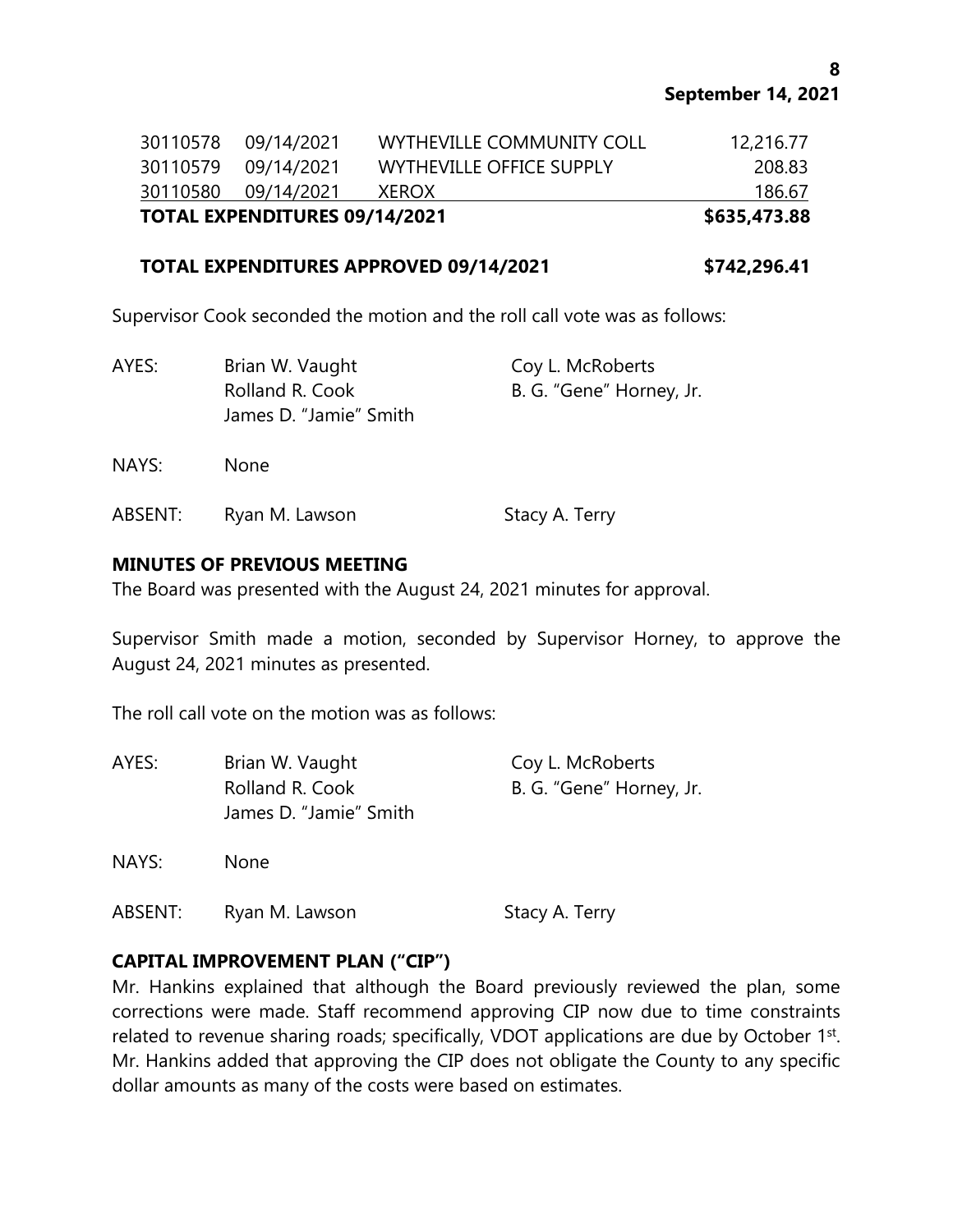The Chair commended County staff for their fine work putting the CIP together and for the excellent manner in which they presented the information.

Supervisor Horney made a motion, seconded by Supervisor Cook, to approve the Capital Improvement Plan as presented.

The roll call vote on the motion was as follows:

| AYES:   | Brian W. Vaught<br>Rolland R. Cook<br>James D. "Jamie" Smith | Coy L. McRoberts<br>B. G. "Gene" Horney, Jr. |
|---------|--------------------------------------------------------------|----------------------------------------------|
| NAYS:   | <b>None</b>                                                  |                                              |
| ABSENT: | Ryan M. Lawson                                               | Stacy A. Terry                               |

### **BRITTANY GREEN CHILDRESS WATER ACCOUNT**

Mr. Bear commented that Ms. Brittany Childress attended the last meeting to request a waiver on her water account. The County took her to court for non-payment of her water bill. Ms. Childress asked the Judge for an exemption for mandatory connection allowed in Ordinance 97-1. Mr. Bear forwarded the Board a history of the account going back to August 2018 when billing started. He visited the site and didn't find any characteristics that would prevent Ms. Childress from being able to connect to the water. Therefore, staff and Water Committee recommend denial of Ms. Childress' request for an exemption to the mandatory hook-up.

Chair Vaught asked Ms. Childress if she was able to obtain a written quote for the work she believes is necessary to connect.

Ms. Childress obtained a quote from R&R Enterprises in the amount of \$5,000.

Mr. Bear added that the quote was based on if there was rock in the creek.

Ms. Childress stated that there is, in fact, rock and that it is a rock bed, and the estimate from R&R is to go under the creek and up to the house.

Supervisor McRoberts doesn't understand the need for concrete under the creek bed.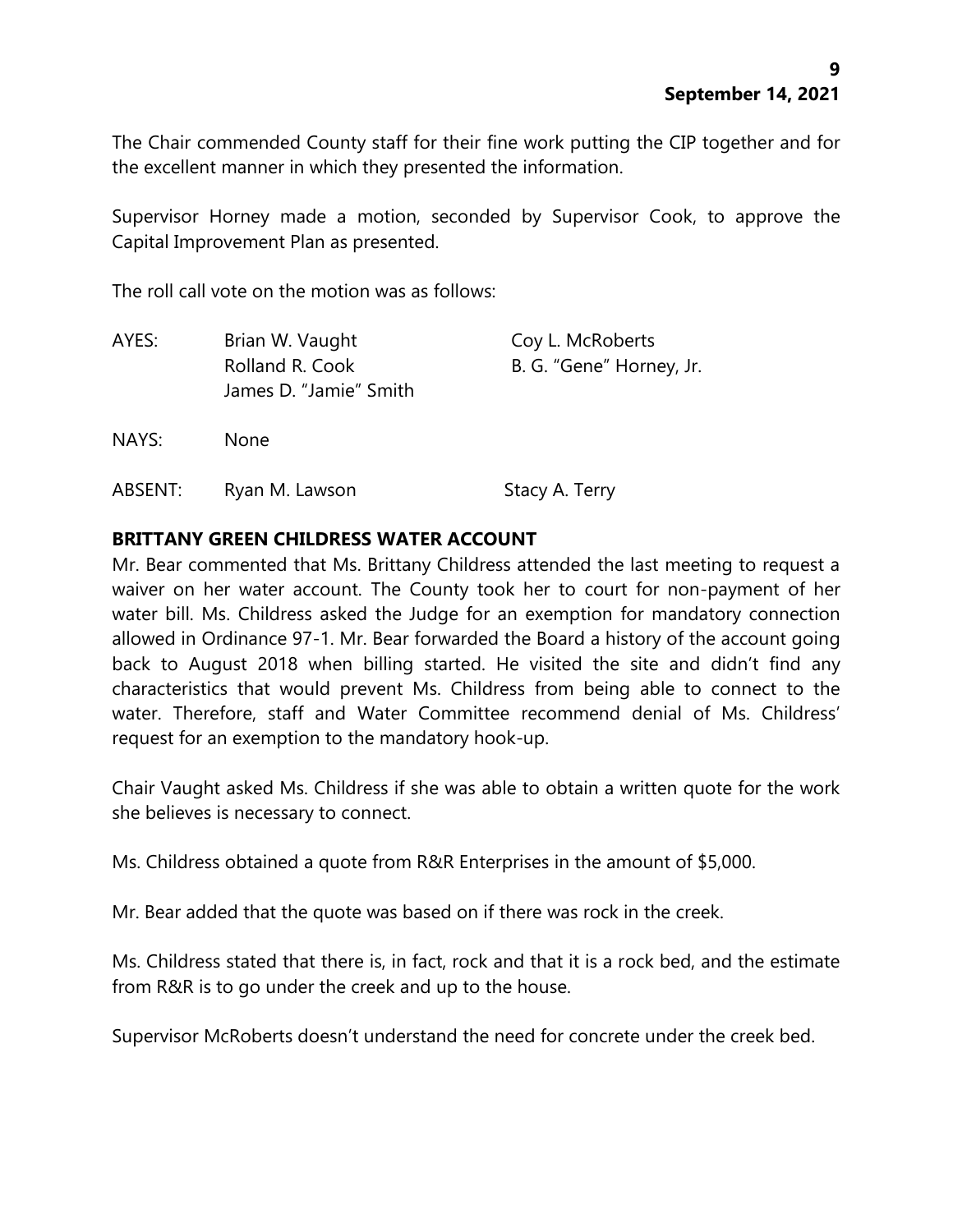It was explained to Ms. Childress that it's concrete housing to protect the water line under the creek, and she really doesn't know any more than that.

Chair Vaught said the Water Committee voted to deny the waiver request.

Supervisor Smith said that after discussing with Mr. Crisp, it was determined that one could go through the creek bed without a need for concrete.

Supervisor Cook added that it is a wet weather creek.

Chair Vaught explained that at the last meeting, the Board tabled the vote based on Ms. Childress coming back with a written quote, which she has now done. The Water Committee made a motion to deny the request for a waiver.

The roll call vote on the motion was as follows:

| AYES:   | None                                                         |                                              |
|---------|--------------------------------------------------------------|----------------------------------------------|
| NAYS:   | Brian W. Vaught<br>Rolland R. Cook<br>James D. "Jamie" Smith | Coy L. McRoberts<br>B. G. "Gene" Horney, Jr. |
| ABSENT: | Ryan M. Lawson                                               | Stacy A. Terry                               |

There was some confusion about whether they were voting for or against granting a waiver to Ms. Childress. Mr. Farthing suggested making a new motion to clarify their position.

After a brief discussion, Mr. Bear confirmed the Board is voting to grant the waiver request.

Mr. and Mrs. Childress thanked the Board very much.

### **BARRETT MILL ROAD WATER PROJECT FUNDING RESOLUTION**

Mr. Bear commented that the Board previously approved applying for Barrett Mill Road Water Project funding. Rural Development requires Board approval of a funding resolution.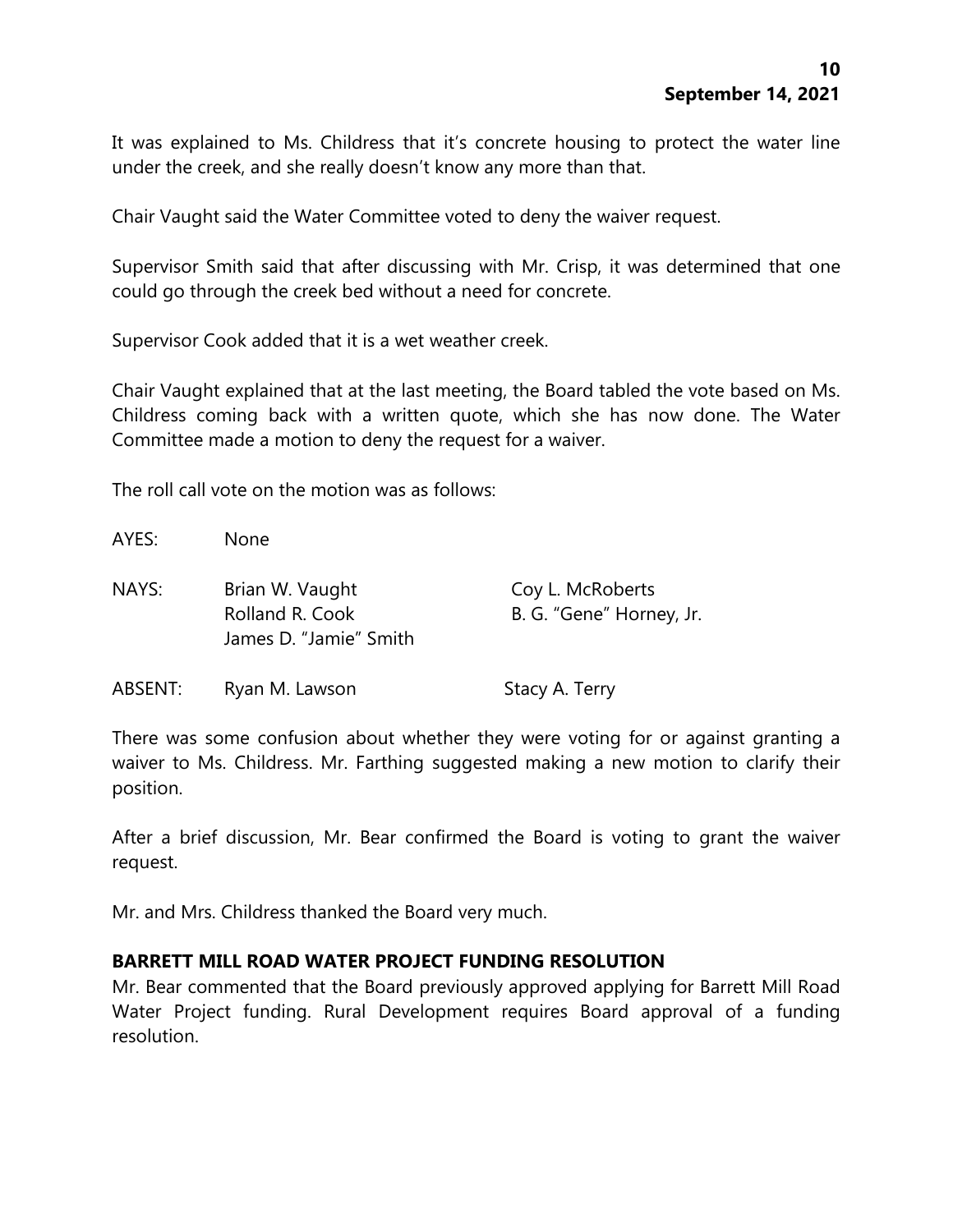Supervisor Cook made a motion, seconded by Supervisor Smith, to adopt the Barrett Mill Road Water Project Funding Resolution as presented.

The roll call vote on the motion was as follows:

| AYES:   | Brian W. Vaught<br>Rolland R. Cook<br>James D. "Jamie" Smith | Coy L. McRoberts<br>B. G. "Gene" Horney, Jr. |
|---------|--------------------------------------------------------------|----------------------------------------------|
| NAYS:   | <b>None</b>                                                  |                                              |
| ABSENT: | Ryan M. Lawson                                               | Stacy A. Terry                               |

### **REGIONAL HOUSING STUDY LETTER OF SUPPORT**

Mr. Bear stated that Mount Rogers Planning District Commission is developing a regional housing study and are currently applying for a study grant. As such, they are requesting \$3,000 in matching funds from each of the counties in the Mount Rogers area. Mr. Bear believes that all the counties have already committed to this and, therefore, recommends Board approval for this worthwhile study.

Supervisor McRoberts made a motion, seconded by Supervisor Horney, to authorize the Regional Housing Study letter of support and the \$3,000 commitment.

The roll call vote on the motion was as follows:

| AYES:   | Brian W. Vaught<br>Rolland R. Cook<br>James D. "Jamie" Smith | Coy L. McRoberts<br>B. G. "Gene" Horney, Jr. |
|---------|--------------------------------------------------------------|----------------------------------------------|
| NAYS:   | <b>None</b>                                                  |                                              |
| ABSENT: | Ryan M. Lawson                                               | Stacy A. Terry                               |

### **NON-RESIDENTIAL SOLAR FEE SCHEDULE**

Mr. Bear explained that the County Engineer, Building Official and have reviewed nonresidential solar rates in various localities statewide. After careful review, they recommend a commercial fee schedule based on square footage of the solar panels. Mr. Bear presented the Board with four different fee options to consider.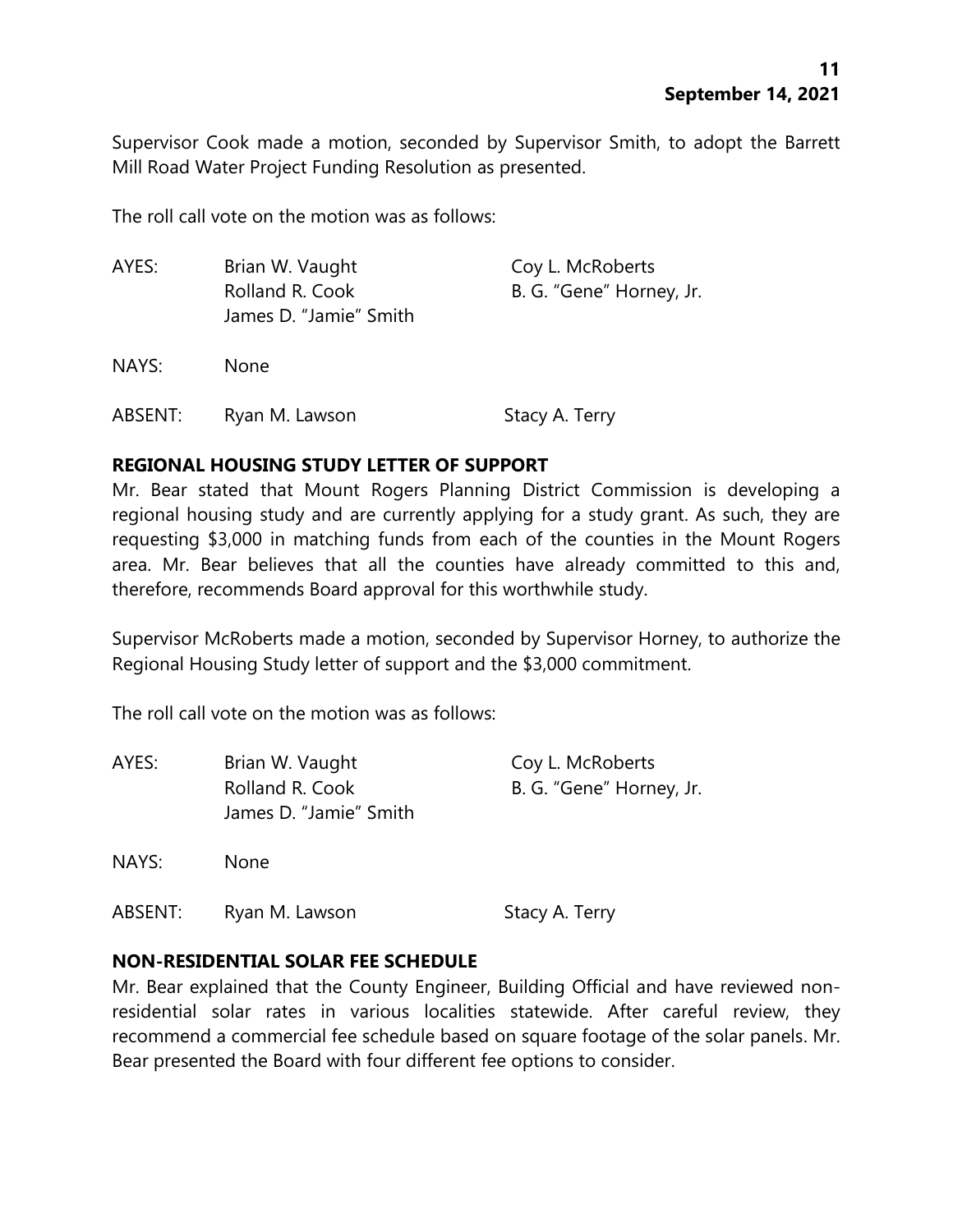Supervisor Cook made a motion, seconded by Supervisor Smith, to approve the permit fee of \$.05 per square foot for non-residential solar.

The roll call vote on the motion was as follows:

| AYES:   | Brian W. Vaught<br>Rolland R. Cook<br>James D. "Jamie" Smith | Coy L. McRoberts<br>B. G. "Gene" Horney, Jr. |
|---------|--------------------------------------------------------------|----------------------------------------------|
| NAYS:   | None.                                                        |                                              |
| ABSENT: | Ryan M. Lawson                                               | Stacy A. Terry                               |

# **2021 PPTRA RESOLUTION**

The Treasurer has requested the Board adopt the following Personal Property Tax Relief Act Resolution, decreasing the rate from the prior year from 36.08% to 33.39%.

# **WYTHE COUNTY BOARD OF SUPERVISORS RESOLUTION 2021-30**

**WHEREAS,** the Personal Property Tax Relief Act of 1998, Va. Code §§ 58.1– 3523 et seq. ("PPTRA"), and subsequent revisions to the PPTRA legislation; and,

**WHEREAS**, these legislative enactments require the County to take affirmative steps to annually implement these changes, and to provide for the computation and allocation of relief provided pursuant to the PPTRA as revised; and,

**WHEREAS**, these legislative enactments provide for the appropriation to the County, of a fixed sum to be used exclusively for the provision of tax relief to owners of qualifying personal use vehicles that are subject to the personal property tax on such vehicles.

**NOW, THEREFORE, BE IT RESOLVED,** by the Board of Supervisors that: Qualifying vehicles obtaining situs within the County during tax year 2021, shall receive personal property tax relief in the following manner: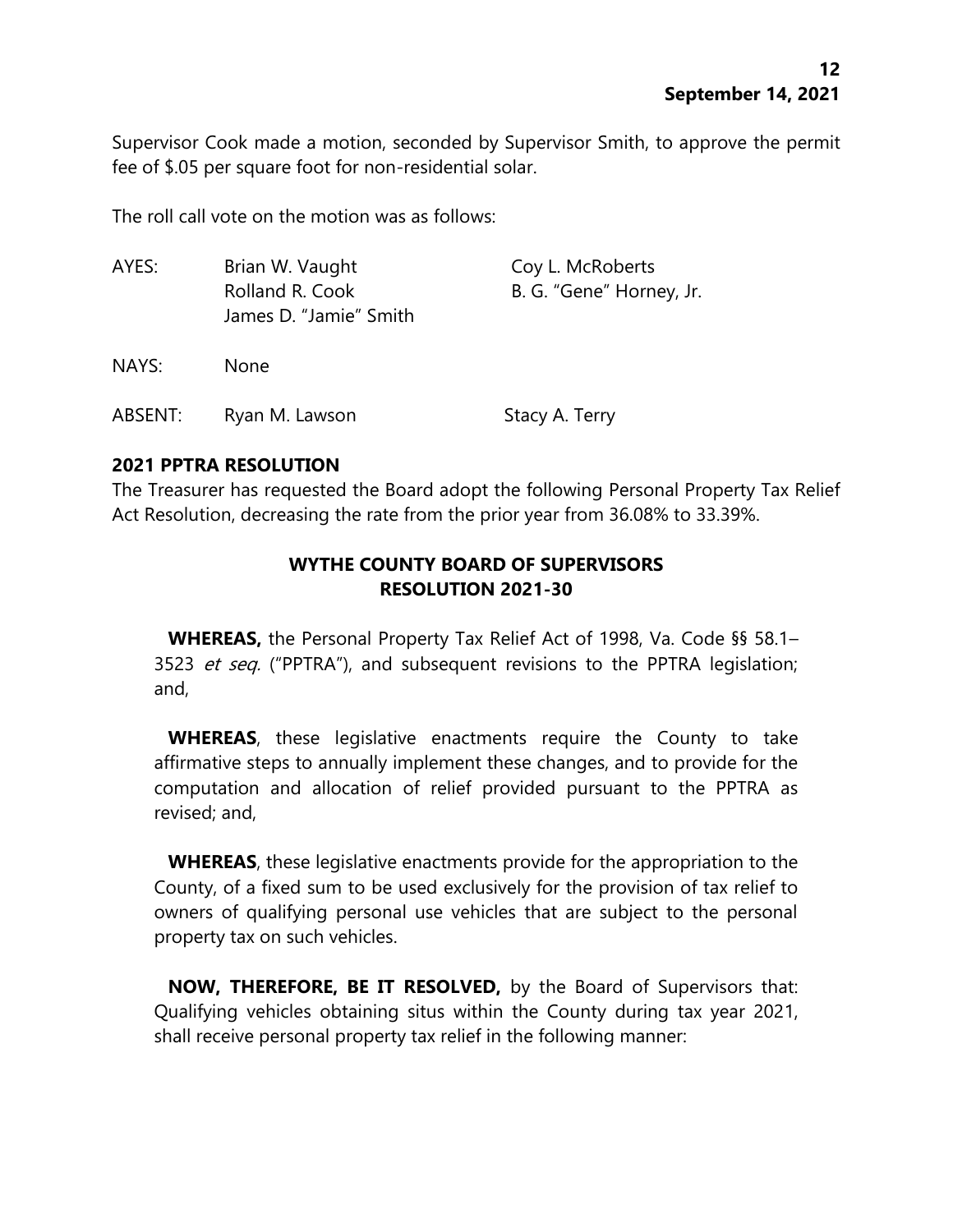• Registered personal use vehicles valued at \$1,000 or less will be eligible for 100% tax relief;

• Registered personal use vehicles valued at \$1,001 to \$20,000 will be eligible for 33.39% tax relief;

• Registered personal use vehicles valued at \$20,001 or more shall only be eligible for 33.39% tax relief on the first \$20,000 of value; and,

• All other vehicles which do not meet the definition of "qualifying" (business use vehicles, motor homes, titled but unregistered vehicles, etc.) as determined by the Commissioner of the Revenue, will not be eligible for any form of tax relief under this program.

Supervisor Horney made a motion, seconded by Supervisor Cook, to adopt 2021 PPTRA Resolution 2021-30.

The roll call vote on the motion was as follows:

| AYES: | Brian W. Vaught<br>Rolland R. Cook<br>James D. "Jamie" Smith | Coy L. McRoberts<br>B. G. "Gene" Horney, Jr. |
|-------|--------------------------------------------------------------|----------------------------------------------|
| NAYS: | <b>None</b>                                                  |                                              |

# **ADOPTION OF OVERTIME AND COMPENSATORY LEAVE POLICY**

ABSENT: Ryan M. Lawson Stacy A. Terry

Mr. Hankins explained that earlier this year, the General Assembly began requiring us to pay overtime in lieu of compensatory time. They have since corrected that requirement, at least for the time being. This amendment would restore our policy in accordance with the Fair Labor Standards Act giving employees the option to choose either overtime pay or compensatory leave, with supervisory approval. Mr. Hankins also stated that the County personnel policy is currently being updated.

Supervisor Smith made a motion, seconded by Supervisor Horney, to adopt the Overtime and Compensatory Leave Policy as presented.

The roll call vote on the motion was as follows: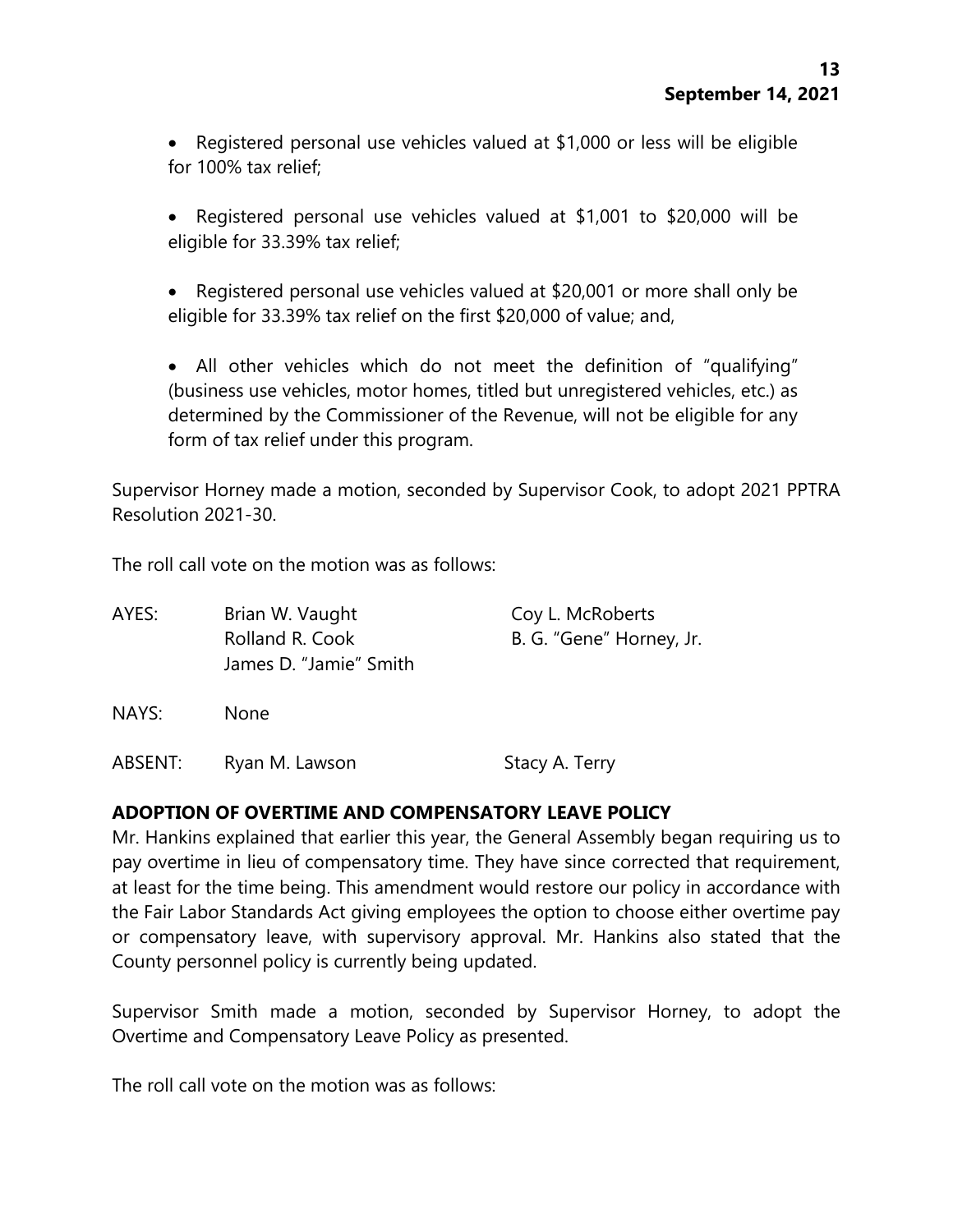| AYES:   | Brian W. Vaught<br>Rolland R. Cook<br>James D. "Jamie" Smith | Coy L. McRoberts<br>B. G. "Gene" Horney, Jr. |
|---------|--------------------------------------------------------------|----------------------------------------------|
| NAYS:   | <b>None</b>                                                  |                                              |
| ABSENT: | Ryan M. Lawson                                               | Stacy A. Terry                               |

### **RICKEY ROAD WATER PROJECT COSE OUT**

Mr. Bear received notification last week that Rural Development is closing out the Rickey Road Water Project. The County received \$28,090.36 which is the full draw down of remaining amounts not used for the construction project. This amount will be paid back and applied to our loan balance. The Board is asked to amend and appropriate \$28,090.36 to the Water Department project account.

Supervisor Cook made a motion, seconded by Supervisor Horney, to amend and appropriate \$28,090.36 from 50003-341207 to 4401-489231.

The roll call vote on the motion was as follows:

| AYES: | Brian W. Vaught                           | Coy L. McRoberts         |
|-------|-------------------------------------------|--------------------------|
|       | Rolland R. Cook<br>James D. "Jamie" Smith | B. G. "Gene" Horney, Jr. |
|       |                                           |                          |

NAYS: None

ABSENT: Ryan M. Lawson Stacy A. Terry

#### **SHERIFF'S OFFICE STIPEND REQUEST**

Sheriff Charlie Foster announced that the General Assembly passed legislation to fund Comp Board-funded Deputy Sheriffs a \$3,000 stipend due to the pandemic. He said while the County was gracious enough to fund nine positions in the Sheriff's Office, this stipend will only be awarded to the Comp Board-funded positions even though they all perform the same duties. Sheriff Foster requests consideration of using available COVID relief funding to award the same stipend to the nine County-funded positions.

Mr. Bear confirmed that approximately \$33,000 remains in CARES Act funding sufficient to cover the subject stipend for the nine County-funded positions, with Board approval.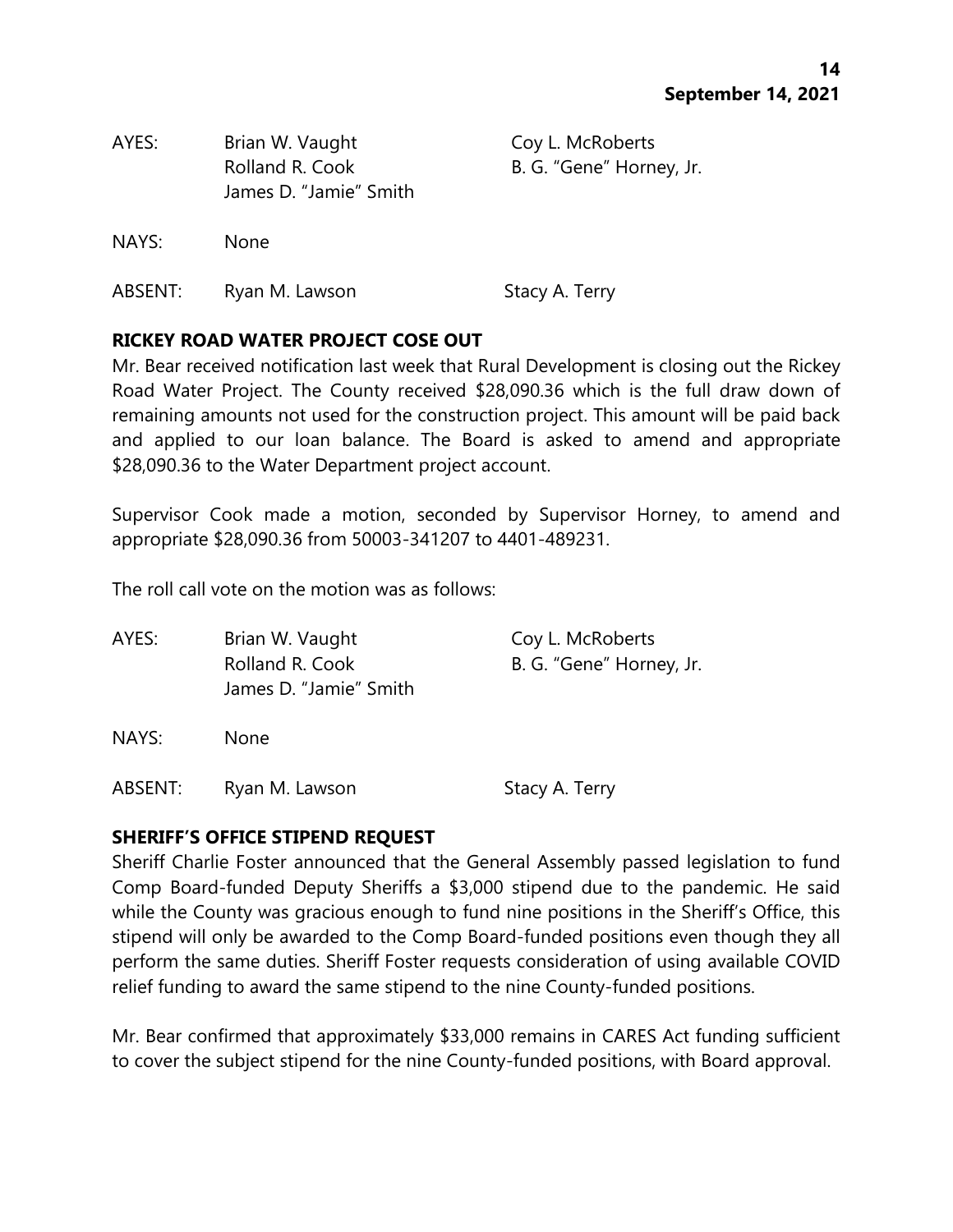Supervisor Smith made a motion, seconded by Supervisor Horney, to pay nine Countyfunded deputies a \$3,000 stipend using CARES Act funds.

The roll call vote on the motion was as follows:

| AYES:    | Rolland R. Cook<br>James D. "Jamie" Smith | Coy L. McRoberts<br>B. G. "Gene" Horney, Jr. |
|----------|-------------------------------------------|----------------------------------------------|
| NAYS:    | None                                      |                                              |
| ABSTAIN: | Brian W. Vaught                           |                                              |
| ABSENT:  | Ryan M. Lawson                            | Stacy A. Terry                               |

#### **GRANTS UPDATE**

Mr. Hankins submitted today the grant application for Virginia Telecommunications Infrastructure ("VATI") for Broadband, and said that funding could be awarded in December.

Mr. Hankins also said that tomorrow they will be submitting a grant application for \$100,000 for Rescue Squad Assistance Fund to get our dispatchers trained in emergency medical dispatch to meet State requirements.

### **ANIMAL CONTROL**

Mr. Hankins reported that late last week, the County Animal Shelter announced on Facebook that the shelter was full and that if dogs were not adopted/fostered immediately, they may be put down. A number of dogs were adopted although the negative responses on social media were plentiful. Mr. Hankins said the fact is that the pandemic prompted many people to get dogs when they were stuck at home. But now that people are getting out and going back to work, they don't have the time to devote to the pet, resulting in the increase in owner-surrendered dogs. Animal Control deserves respect for the hard job they do and the difficult situations they face, and they do a great job caring for and trying to place these animals. Mr. Hankins also said that it's been nearly five years since a dog was put down (except for court-ordered euthanasia).

Chair Vaught agreed that Animal Control and their volunteers do a great job trying to get these dogs adopted.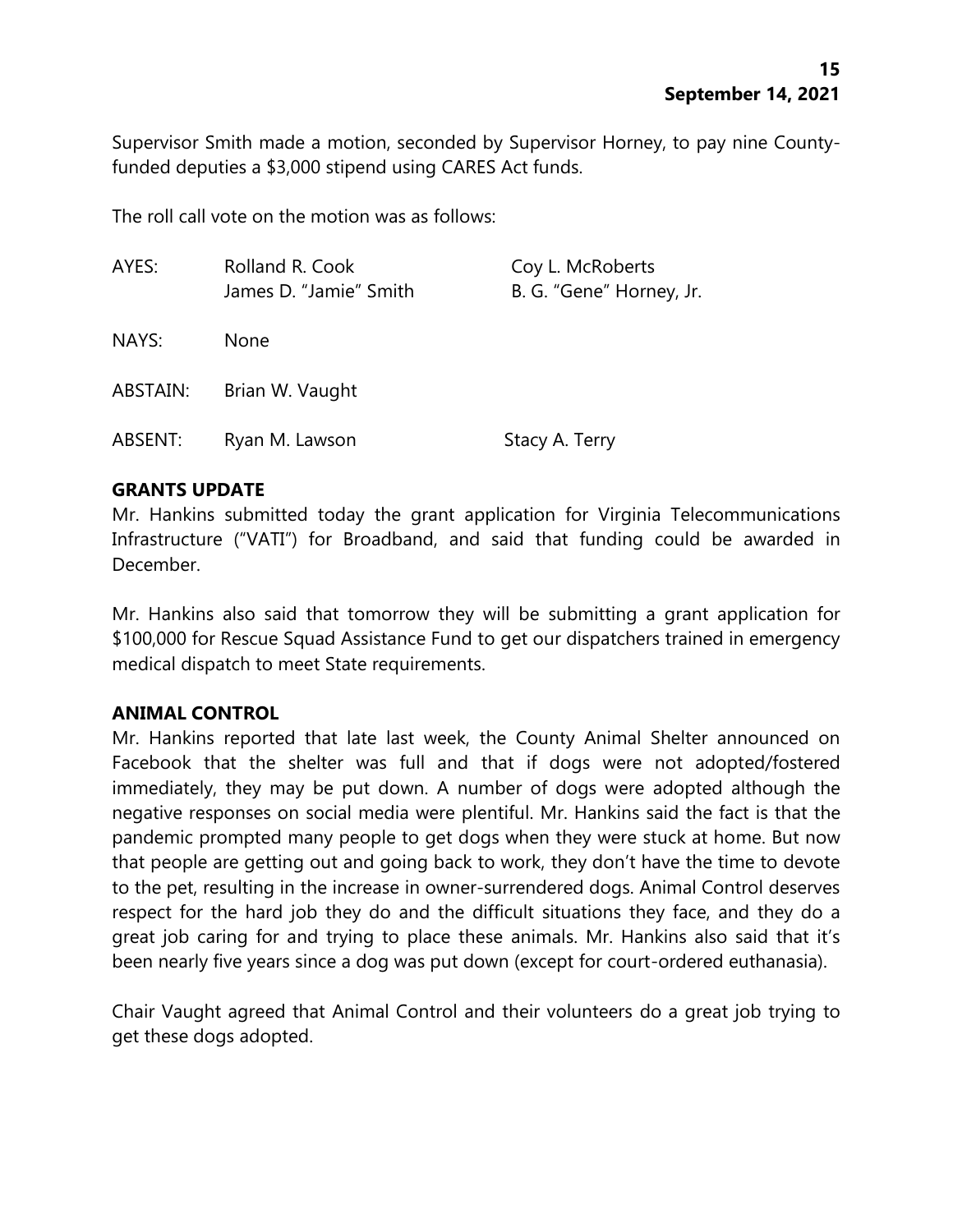#### **BUDGET COMMITTEE REPORT**

1. Clerk of Circuit Court Budget Amendment – Supervisor Smith made a motion, as recommended by the Budget Committee, to approving a budget amendment in the amount of \$14,303 for a Library of Virginia Grant received by the Clerk of Circuit Court (2106-461525).

The roll call vote was as follows:

| AYES:             | Brian W. Vaught                           | Coy L. McRoberts         |
|-------------------|-------------------------------------------|--------------------------|
|                   | Rolland R. Cook<br>James D. "Jamie" Smith | B. G. "Gene" Horney, Jr. |
| NAYS <sup>.</sup> | None.                                     |                          |

ABSENT: Ryan M. Lawson Stacy A. Terry

2. Commonwealth's Attorney Transfer – Supervisor Smith made a motion, as recommended by the Budget Committee, to approve the transfer of \$373.80 and to amend & appropriate the same to the Commonwealth's Attorney budget (2106-461100) to cover shredding costs.

The roll call vote was as follows:

| AYES:   | Brian W. Vaught<br>Rolland R. Cook<br>James D. "Jamie" Smith | Coy L. McRoberts<br>B. G. "Gene" Horney, Jr. |
|---------|--------------------------------------------------------------|----------------------------------------------|
| NAYS:   | <b>None</b>                                                  |                                              |
| ABSENT: | Ryan M. Lawson                                               | Stacy A. Terry                               |

3. Incident Command Trailer Revised Bid – Supervisor Smith made a motion, as recommended by the Budget Committee, to accept the revised bid for the incident command trailer in the amount of \$86,100 (\$41,100 from CARES Act funding).

Mr. Hankins explained that the County advertised for bids and solicited bids from manufacturers. The most favorable bid was for a trailer that was sitting on a lot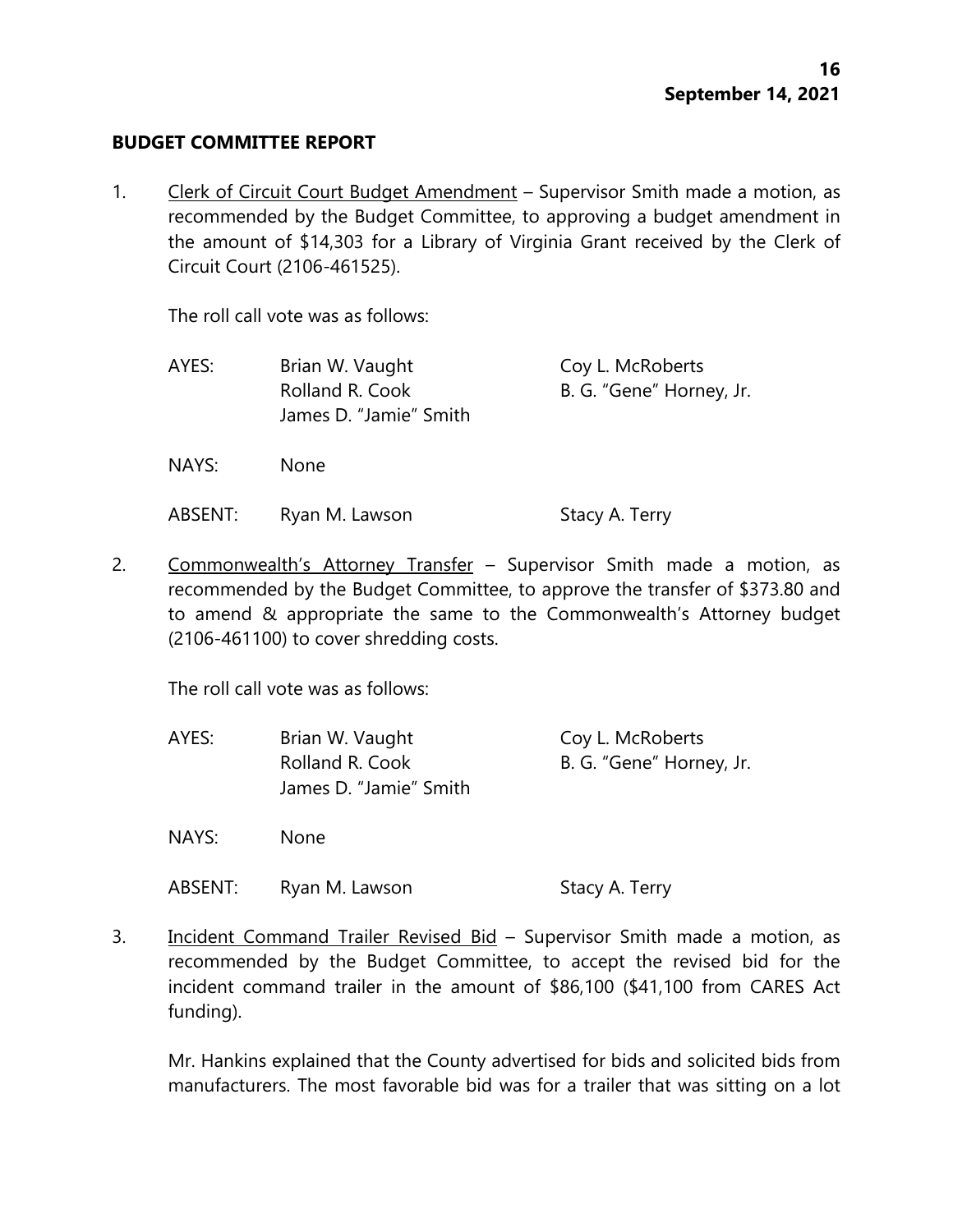and, unfortunately, it sold before the County could formally accept the bid. Mr. Hankins said that although the revised bid is higher, it is still more than \$50k less than the next best bid. Staff and Budget Committee recommend moving forward with this purchase using bond money and CARES Act funding.

The roll call vote was as follows:

| AYES:   | Brian W. Vaught<br>Rolland R. Cook<br>James D. "Jamie" Smith | Coy L. McRoberts<br>B. G. "Gene" Horney, Jr. |
|---------|--------------------------------------------------------------|----------------------------------------------|
| NAYS:   | <b>None</b>                                                  |                                              |
| ABSENT: | Ryan M. Lawson                                               | Stacy A. Terry                               |

#### **SUPERVISORS' REPORTS**

1. Rescue Rock Boat – Supervisor McRoberts stated that over Labor Day weekend, firemen were called to go out in the river. The boats are not safe and are unnecessarily putting our guys at risk. Supervisor McRoberts would like the County to consider acquiring a rescue rock boat that is safe to use in the river. The approximate cost is \$50k but it would take a year to have it delivered. The Supervisor also said that all agencies could use the boat.

Chair Vaught would like to see this go to the Fire & Rescue Committee for consideration.

- 2. Childress Water Account Supervisor Cook commented that although the Board granted Ms. Childress a waiver, he does not want to set a precedent for others to request waivers. Ms. Childress satisfied the Board's request with a written quote for \$5,000 that helped to support her case and circumstance.
- 3. Rural Retreat vs Fort Chiswell Football Wager Chair Vaught and Supervisor Smith comically traded jabs about their school's rivalry. Having lost the wager, Supervisor Smith wore the colors of Rural Retreat Indians and congratulated them on their win.
- 4. Max Meadows Fire Department Supervisor Smith asked for an update regarding paid part-time personnel at Max Meadows Fire Department.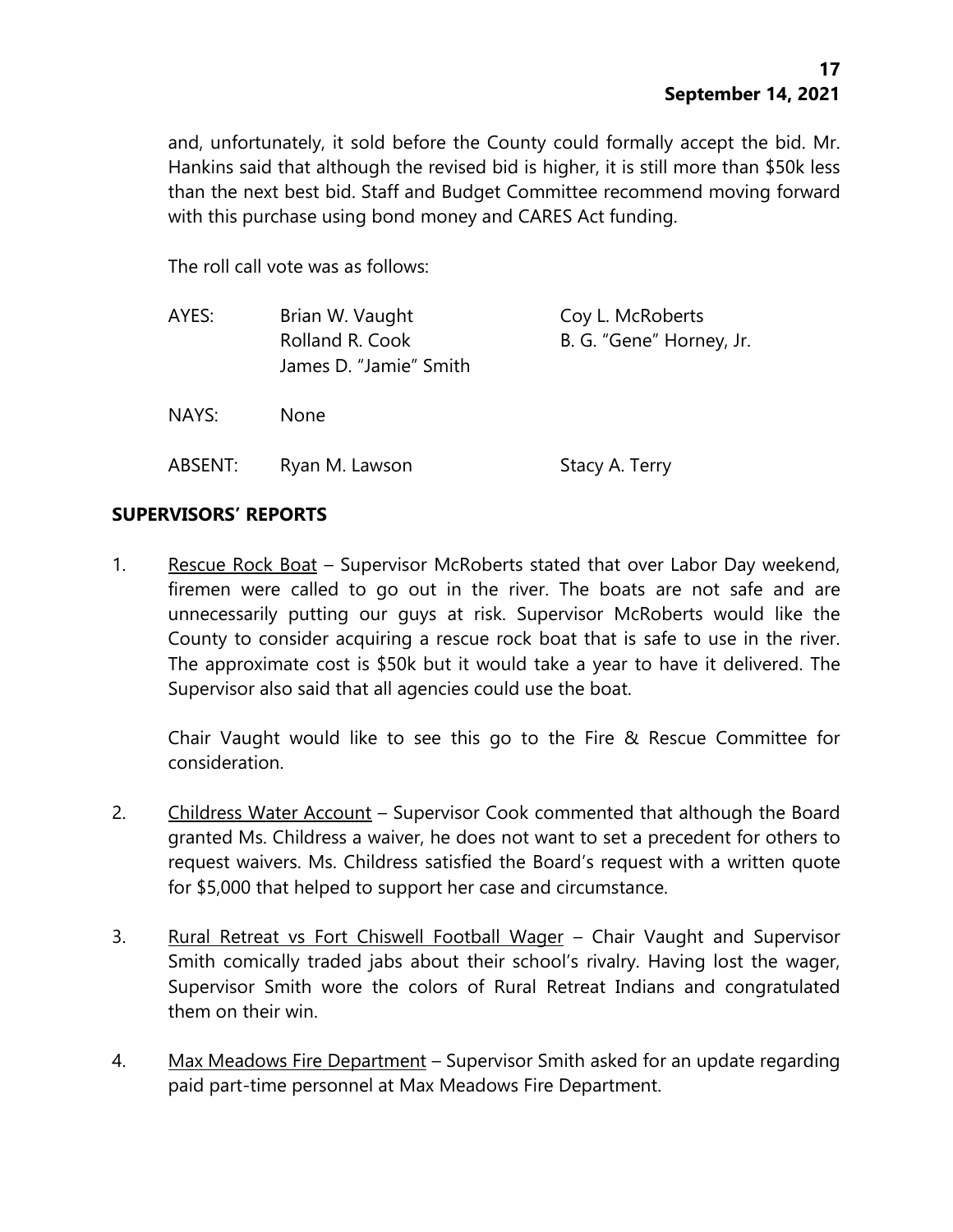Mr. Hankins responded they are discussing how best to manage paid personnel. They are currently drafting a Memorandum of Understanding that will outline how the operations will work, and they need to meet with the Chief first to go over that.

- 5. FCHS Track Supervisor Smith has received a number of complaints about vehicles on the track. He will reach out to the School Board but he wanted the Board to be aware of the issue.
- 6. Youth League Football Chair Vaught received complaints about the Youth League Football Schedule that the Town of Wytheville put out. Apparently, it was a "draft" schedule, unapproved, and it did not have Rural Retreat Youth League on it. Parents and grandparents were justifiably upset about this.
- 7. Early Voting Chair Vaught commented that Early Voting begins on September  $17<sup>th</sup>$  and asked the status of a court order prohibiting signage on the courthouse grounds.

Mr. Bear said that no court order has been entered yet but the request did go to the Judge.

Mr. Farthing will follow-up with Judge Showalter.

### **CLOSED MEETING**

Supervisor McRoberts made a motion, seconded by Supervisor Smith, to enter into Closed Meeting under Code of Virginia Section 2.2-3711-A.5, Prospective Business or Industry (Project Palm).

The vote on the motion was unanimous.

Supervisor Cook made a motion, seconded by Supervisor Smith, to return to open meeting.

The vote on the motion was unanimous.

Upon returning to open meeting, Supervisor McRoberts made a motion, seconded by Supervisor Cook, to adopt the following Resolution certifying the business conducted in closed meeting as follows: